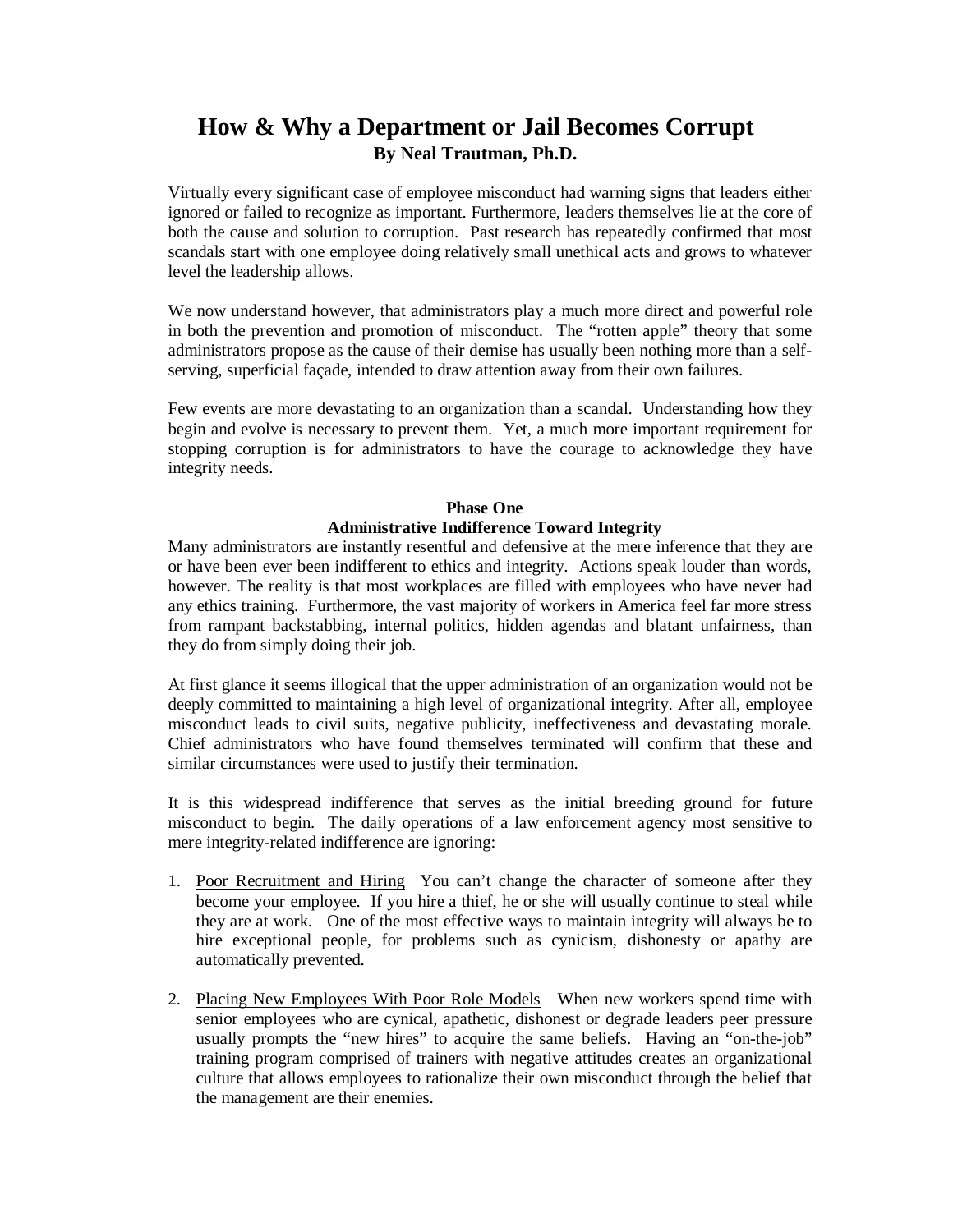- 3. Administrative or Political Interference Whether the interference involves politicians in a government setting or the upper administration of a corporation, there are five particularly harmful forms of interference. Research has revealed that these actions have repeated been a direct cause of significant workplace corruption. They include:
	- Causing the hiring standards of a workplace to be lowered,
	- Causing employee promotions or transfers to be unfair,
	- Taking actions which result in worker discipline being inconsistently or unjust,
	- Not providing sufficient resources. Examples of this are withholding budget funds so that employees are substantially understaffed or face unfair compensation.
	- Causing government entities to enforce laws unfairly.
- 4. Allowing Leaders to Role-Model Misconduct No one should expect non-supervisors to want to hold themselves accountable for their own integrity when they see managers or administrators routinely committing an assortment of unethical acts. Having a supervisor who demeans subordinates or knowing a manager who is cheating on his wife with his secretary encourages other workers rationalize that stealing the stapler or falsifying the overtime log isn't nearly as bad as what the leaders are doing.
- 5. Anger and Frustration The stark reality is that most people who go to prison for workrelated crimes feel entitled to the money or property they are stealing. They literally become blinded by their bitterness and anger toward their employer. Try to find anyone in America who doesn't feel more stress more their own workplace, as opposed to simply doing their job. It's difficult to find one.
- 6. The Lack of Accountability There is only one correct way for administrators to start addressing accountability, determine what obvious ethical problems they have been ignoring, openly acknowledge the problems and begin to resolve them. Without this initial step, the "brass" become hypocrites and the typical worker uses those obvious ethical problems, like unfair promotions, to justify continued cynicism or dishonesty.
- 7. The Code of Silence The phenomenon commonly referred to as the code of silence exists within virtually all organizations, for it refers to the bond of loyalty. It is natural and expected for people who spend considerable time together, have the same responsibilities or share similar adversities to become loyal toward each other. The challenge that has never been achieved and validated for to be able to mold the culture of a workplace to where loyalty to honor and integrity truly becomes more important than peer pressure and loyalty to another person.
- 8. Ignoring the Personal Needs of Employees No one passes through life without experiencing significant personal problems. Whether it's the pain of divorce or agony of substance abuse, personal problems come to work with people. Many, many documented scandals would have been prevented if the employer had helped those in need.
- 9. Poor Employee Retention Keeping the best and brightest employees has never been more difficult, as employers actively compete against each other to hire and most qualified and continually try to steal the best away. Valid studies repeatedly confirm that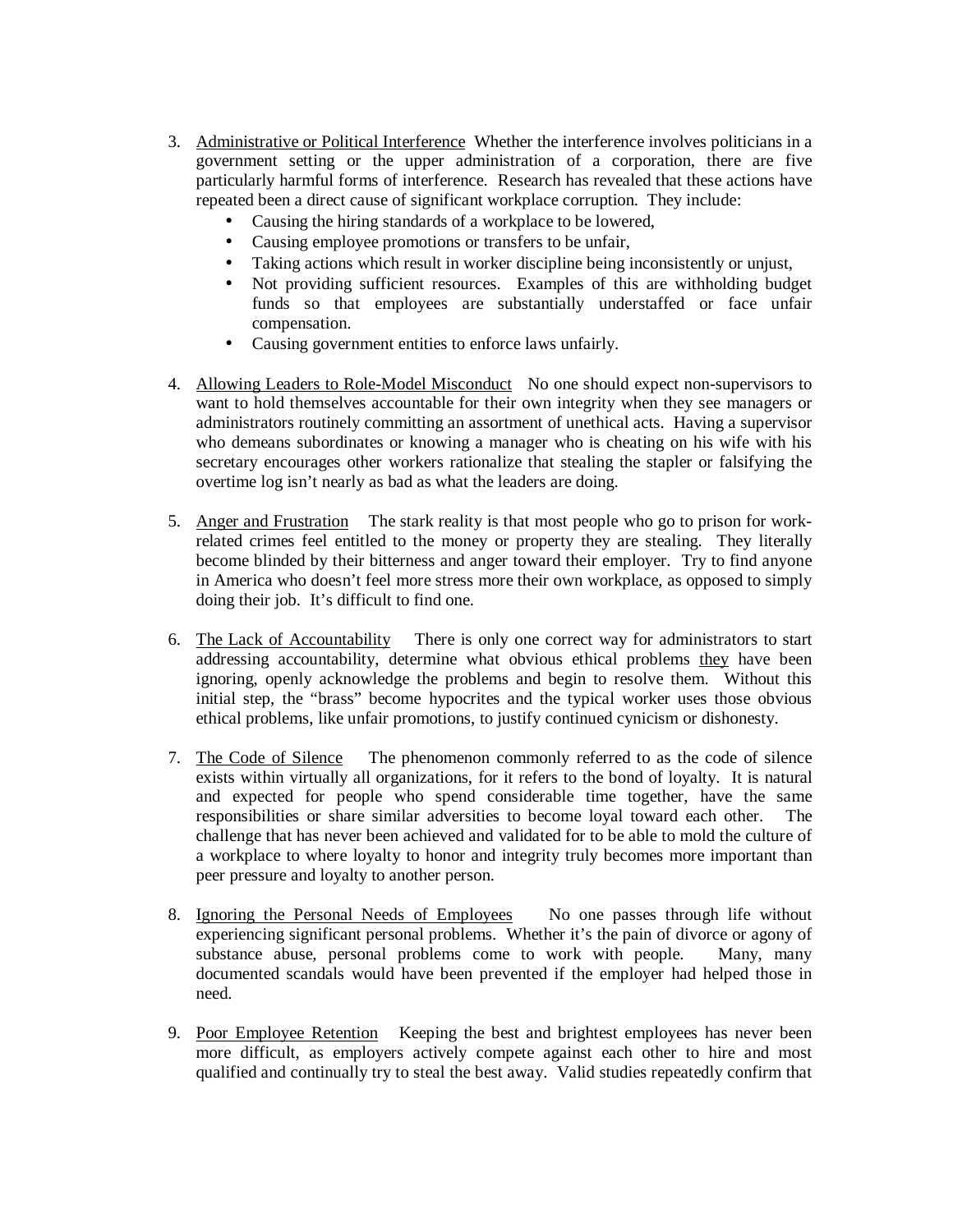the most effective way to retain good workers is to treat them with respect, appreciation and fairness.

- 10. Poor Promotion/Transfer Selection Because role-modeling is so influential, ensuring that the individuals selected as first line-supervisors or those placed in critical positions is vital to the future of the agency. Sergeants serve as the first line of defense against wrongdoing, for they either condone and ignore minor transgressions, or confront and stop them. Personnel selected as drug agents, evidence custodians, school resource officers or assigned to work in high crime areas will face additional temptations and dilemmas.
- 11. The lack of Courage The most pervasive and destructive form of employment misconduct is top administrators intentionally ignoring the obvious ethical problems within their organization. Based upon my experiences of instructing over 600 integrity leadership seminars working with severely corrupted organizations, most administrators fully understand what's going on, but merely want "get to retirement" without anyone finding out. If the scandal breaks before they retire, attempting to lie their way out of the situation is the norm. One of the common denominators of virtually all national scandals is that selfishness and cowardice of top leaders allow the misconduct to grow like a cancer and destroy many innocent people.

# **Phase Two Ignoring Obvious Ethical Problems**

Since it is clearly in the best interests of an administrator to prevent misconduct, why aren't leaders more dedicated to stopping unethical behavior? In this phase of the continuum, leaders who are not committed to integrity can be categorized into three distinct levels according to their behaviors.

- At the least harmful level are administrators who don't devote resources to enhancing or maintaining ethical standards, but are not negative role models themselves.
- The second level of severity is comprised of leaders who intentionally look the other way and ignore acts of indiscretion by workers, even though they continue to grow in severity and frequency.
- Lastly, the most despicable are those who "cover up" misconduct rather than admit the truth and attempt to rectify the situation.

The failure of leadership to address internal integrity needs is more than just indifference at this phase because the needs are more recognizable and serious. Intentionally ignoring obvious ethical problems is primarily caused by two problems: a lack of knowledge and selfcenteredness. Although these leadership failures usually lead to devastating consequences, they can be prevented and corrected.

#### **Lack of Knowledge**

In this instance, misconduct occurs because administrators don't know what they can do to prevent or stop it. This is a circumstance where leaders have the courage and desire to enhance integrity, yet lack the knowledge, skill or ability to carry out their good intentions. Their lack of training doesn't excuse them from being responsible. It is however, the primary reason that misconduct was able to flourish. They must still hold themselves accountable for ensuring they learn how to implement and maintain the state-of-the-art in preventing misconduct.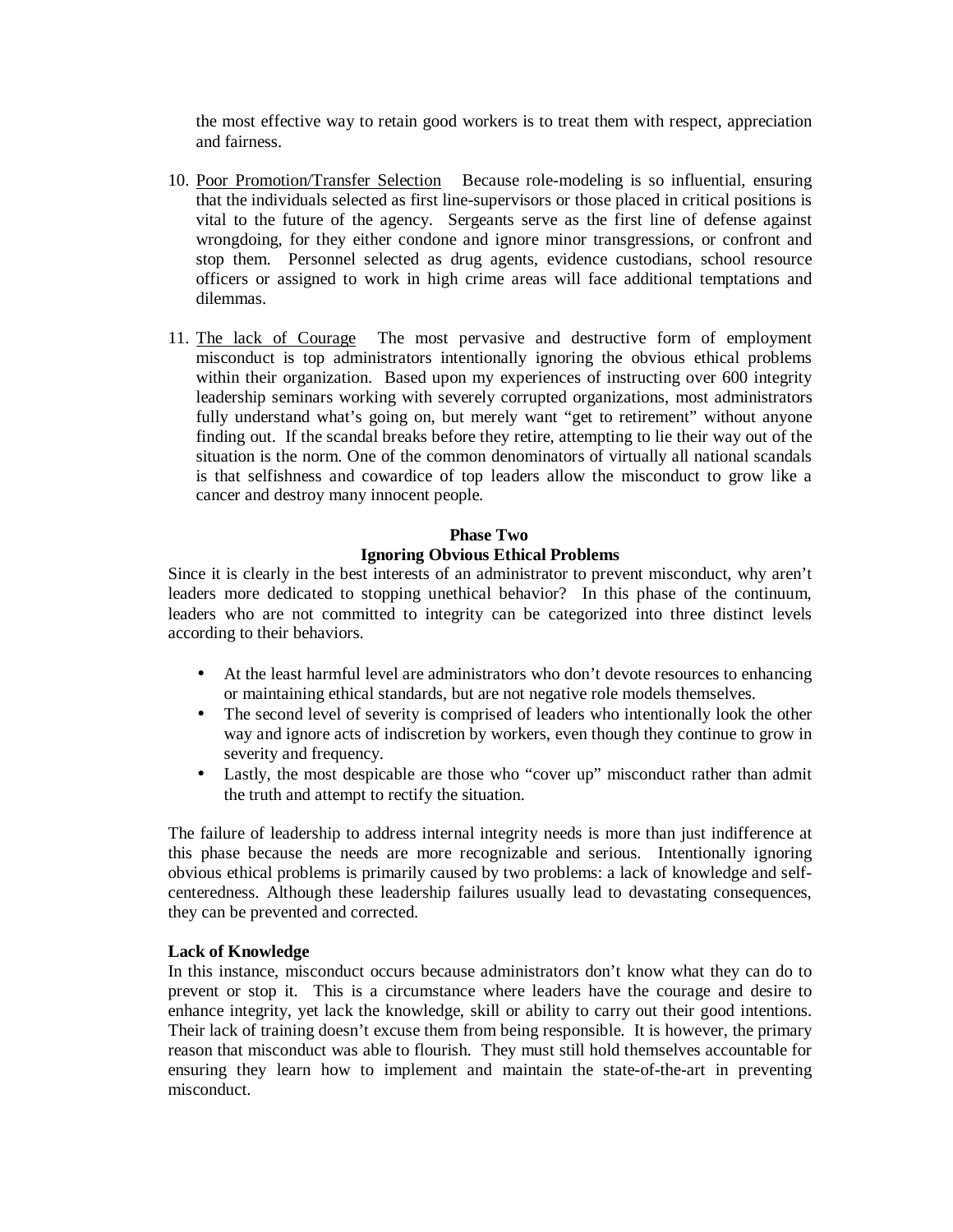Not even knowing what the major "root causes" of corruption are means they can grow like a cancer until it is too late. This lack of specific knowledge will have disastrous results. Analyze virtually any major scandal in the last few decades and some combination of the following will have caused it:

*Allowing poor leadership role models to exist (particularly degrading supervisors), Having disgruntled employees train new workers, Conducting ineffective background investigations, Permitting political interference to lower hiring and promotion standards, Allowing a lack of accountability to flourish, and Ignoring the perception of workers feeling victimized (as explained by Gilmartin and Harris in the Continuum of Compromise)*

#### **Self-centeredness**

The second reason some leaders don't do more about clear ethical problems is that they believe bringing attention to their integrity needs could hurt them personally. Encouraged by the hope they will escape scrutiny and criticism if no one brings attention to the situation, their self-centeredness becomes more important than maintaining integrity.

Administrators must always rise above the belief that they may look like a hypocrite to mandate ethics training. The reality is that if the organization has evolved to this phase in the continuum, they will look hypocritical. Here lies yet another example of why courage is the greatest quality of leadership. There can be no place for a leader who is afraid to improve integrity because it may bring harsh criticism for past misconduct they condoned by ignoring it.

# **Phase Three Hypocrisy and Fear Dominate the Culture**

This phase of the continuum is only possible after an administration has orchestrated several years of indifference and deliberately ignored the ethical needs of their organization. This phase is characterized by several clear symptoms that must be resolved, or the likelihood of significant corruption is eminent.

# **Fear**

By this stage of the evolution, fear has manifested itself in several forms. The most harmful consequence of fear is that the administration's role modeling of ignoring integrity has prompted the majority of supervisors to do the same. Although it is never in a policy manual, every manager and supervisor knows that politics and hidden agendas decide which leaders will continue to be promoted and who will be ostracized or pushed aside.

Thus, if you want to prosper or even merely survive as a leader you are forced to abide by the unwritten rules of internal politics. The frustration of being treated with such disrespect and hypocrisy causes supervisors to privately discredit the administrators in front of employees. What began as indifference has now grown into a cancer, destroying morale, productivity and dedication.

#### **Extreme bitterness**

Because all employees want to be treated with dignity and respect, an indication of serious misconduct has begun within a workplace is that employees have become deeply resentful over the way they are treated. Overt warning signs of this degree of resentfulness are:

- Constant harsh criticism by large groups of people,
- Open defiance of administrators,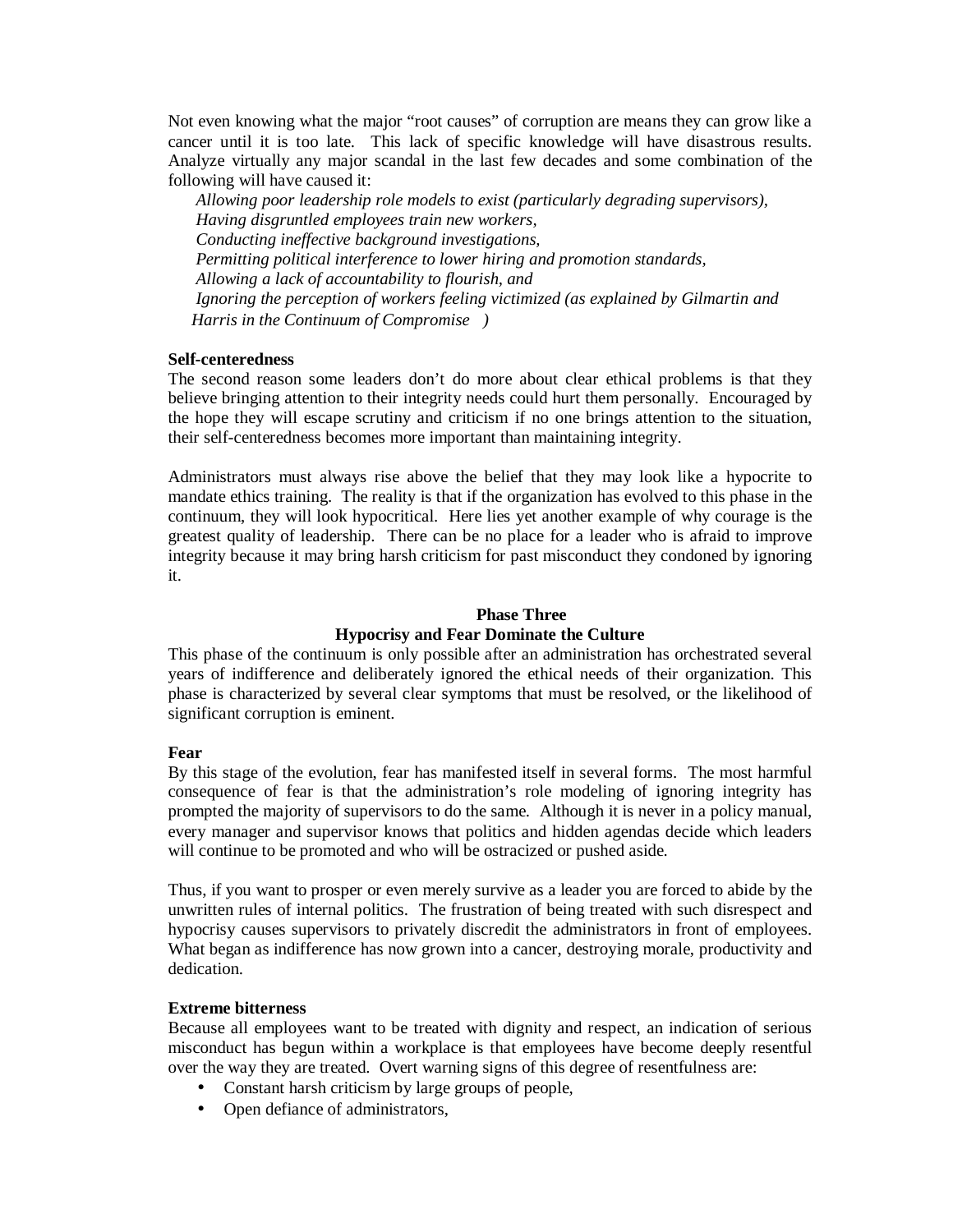• Workers rationalize doing unethical things during conversations with each other.

# **Hopelessness**

When workers no longer feel there is any hope for improvement and no way out of their unbearable working conditions, they can justify doing unethical things that would have been unthinkable in the past. If people are robbed of their dignity by insecure direct supervisors and find themselves surrounded by the "everyone else is doing it" mentality, misconduct is guaranteed.

Confirmation of this fact can be found in the most extensive research ever conducted on serious law enforcement misconduct. The circumstances surrounding all 2,296 local and state officers totally decertified between 1990 and 1995, were analyzed by the National Institute of Ethics. One of the most glaring realities was that 91% of all decertified officers had not been promoted and had been employed an average of 7.2 years and were resentful.

# **Phase Four**

# **Hopelessness and Despair**

This final and ultimate level of the Continuum of Corruption is dominated by the pervasive intention of most employees to now do whatever it takes to just survive. While the particular circumstances dictate the specific forms of misconduct, there are several common denominators organizations experiencing this phase usually possess.

- The administrator's lack of knowledge regarding how to prevent unethical acts, combined with the refusal to address it, prevents any attempt to enhance integrity.
- Good, honest employees fear the corrupt, dishonest ones.
- A long tradition of ignoring misconduct has convinced employees are that leaders want misconduct covered up, rather than exposed or corrected.
- The code of silence is both condoned and privately encouraged.
- There is a predominate, unwritten priority to "keep corruption out of the newspapers" at all costs.
- Employees who should be fired, arrested and decertified are allowed to quietly resign,
- Chief administrators believe they would be fired if the truth about corruption were known, so they hide misconduct rather than try to resolve it.
- No one thinks the situation will get any better.

# **The Best Solutions to Corruption**

Truly great leaders do much more than merely supervise or administer. They have a reputation and are remembered for their courage to stand steadfast, sometimes at their own demise, for doing what is right and just. They are individuals who have always remained uncompromising with regard to integrity.

The most effective solutions to corruption must be instilled with straightforwardness and honesty. Before implementing the following recommendations, be certain to determine if any existing integrity needs are pervasive enough that instituting these improvements could make the administration appear hypocritical. The most common example of this mistake is conducting ethics training before leaders have begun to resolve the fact that some employees are blatantly treated with a lack of respect and dignity.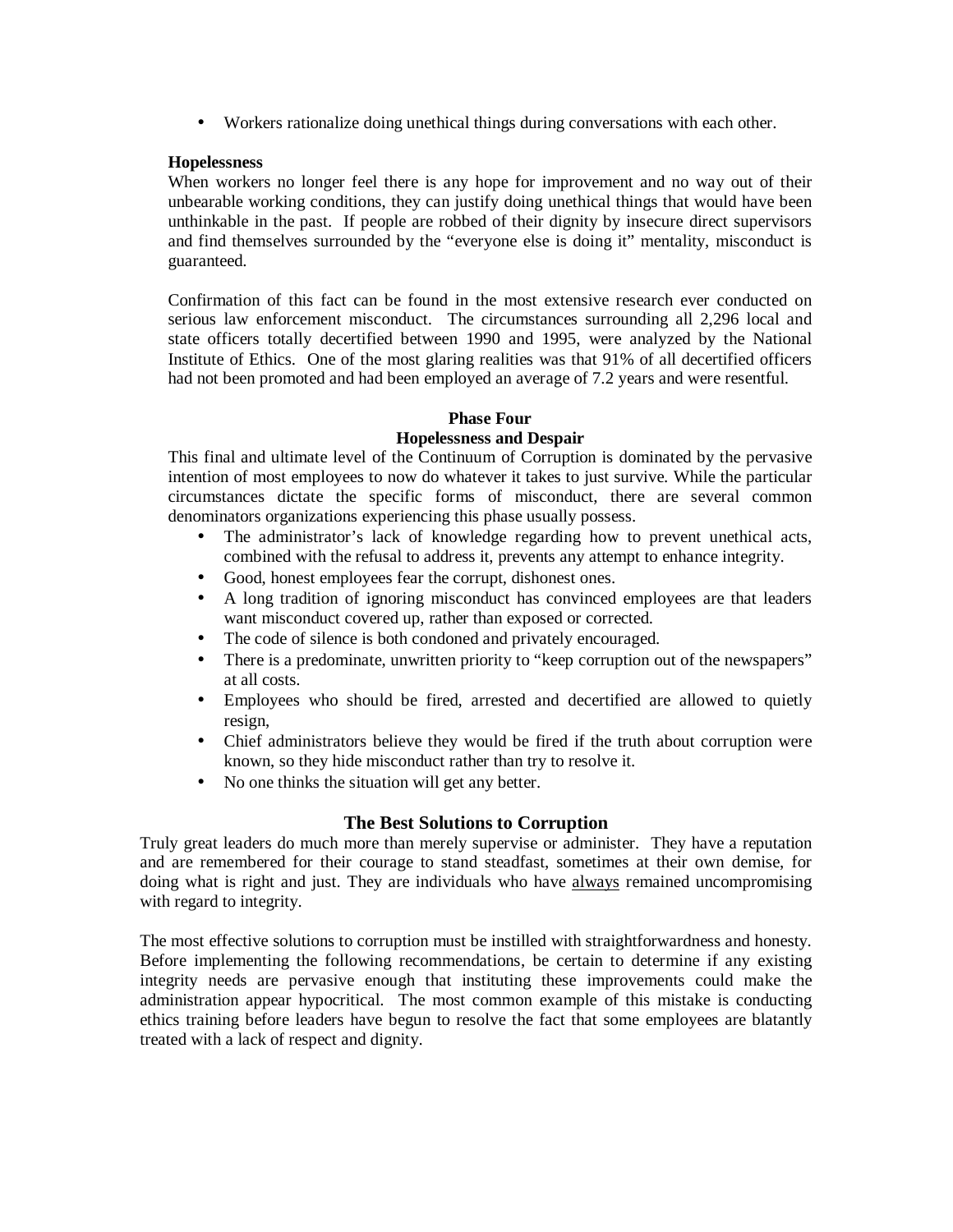#### **Solution One – Ensure Quality Recruitment and Background Investigations**

The most important element of any organization's hiring process is the background investigation. The best predictor of future behavior has been and will always be past performance. Consequently, the most crucial requirement for having superior background investigations is a sincere commitment from the upper administration to do what it takes to guarantee it.

## **Solution Two - Have A High Quality FTO Program**

It is disheartening that the national standard of field training programs has remained relatively stagnate for several decades. Most programs struggle with a variety of serious problems such as poor communication, standardization, FTO selection process, compensation and support from administrators. Unfortunately, the state-of-the-art for field training is much more effective and efficient than the national standard. Implementing the *cutting edge* of field training helps to ensure that FTOs are not angry and frustrated. As a result, a positive organizational culture within the patrol division is much more likely.

# **Solution Three – Fight Political Interference**

Political favoritism and interference has always been a detriment to law enforcement. Although it generally isn't as extreme as that of the 1800's, it can still be a severe obstacle to professionalism. Today's interference typically attacks four aspects of a government by lowering hiring standards, interfering with promotions, not providing needed resources and interfering with discipline. The best solution is usually to educate local officials about the consequences of doing so.

### **Solution Four – Ensure Consistent, Fair Accountability**

The continual lack of accountability is very destructive to the culture of an organization. Ethical accountability will be one of the most used aspects of preventing unethical acts in the next decade. Acknowledging that there is little or inconsistent accountability is particularly painful for many administrators, as the leaders are probably to blame. The upper administration is the only correct place to start when you truly want to improve accountability because they are usually offenders themselves. They must set an example by holding themselves accountable for starting to resolve integrity needs.

# **Solution Five – Conduct Effective Career Survival Training**

Even though it is law enforcement's greatest training need, most agencies have never conducted internal ethics training. The specific topics that will be best for most agencies are the major causes of misconduct, the Continuum of Compromise© (Gilmartin and Harris), ethical dilemma simulation training that anchors a decision-making process into long-term memory, researched facts about bad cops, intervening to save fellow officers, the need for ethical courage and the Corruption Continuum©. Every effort should be made to teach these topics through interact, hands on video case studies.

# **Solution Six – Accept Nothing Less than Positive Leadership Role Models**

Supervisors act as trainer, counselor and mentor for all employees. As a result of their constant contact and formal power, they become major role models. The importance of the relationship is vital for developing traits such as sincerity, loyalty, honesty, respect and dedication. Role modeling is the greatest single source of power as a leader. Actions do speak louder than words. It is impossible for any company, association or agency to be filled with integrity if line supervisors are unethical, for role modeling can also be used to instill corrupt behavior.

# **Solution Seven – Prevent Officers From Becoming Angry and Bitter**

The Continuum of Compromise ® as developed by Kevin Gilmartin and Jack Harris, notes that officers perceiving sense of victimization can lead to them committing a series of progressively